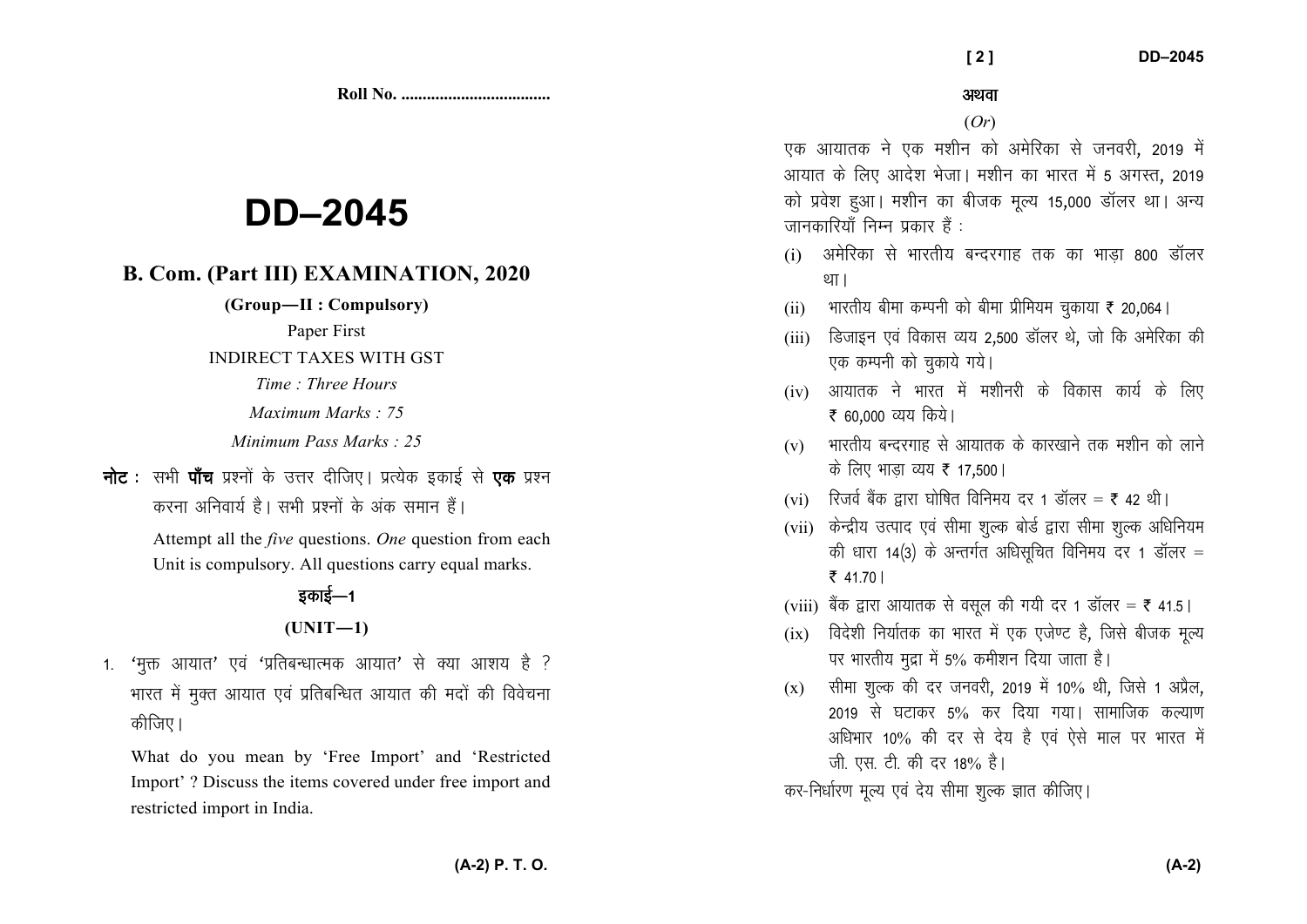An importer sent an order for importing a machine from U.S.A. in January, 2019. The machine was entered inIndia on 5th August, 2019. Invoice price of machine was 15,000 Dollars. Other details are as follows :

- (i) Freight from U.S.A. to Indian port was 800 Dollars.
- (ii) Insurance was paid to insurer in India  $\bar{\tau}$  20,064.
- (iii) Design and development charges of 2,500 Dollars were paid to a consultancy firm in U.S.A.
- (iv) The importer also spent an amount of  $\bar{\tau}$  60,000 in India for development work connected with the machinery.
- (v)  $\bar{\tau}$  17,500 were spent in transporting the machine from Indian port to the factory of importer.
- (vi) Rate of Exchange as announced by RBI was :  $\overline{\xi}$  42 = one Dollar.
- (vii) Rate of Exchange as announced by Central Board of Excise and Customs under Section 14(3)  $\overline{\xi}$  41.70 = one Dollar.
- (viii) Rate charged by bank who recovered the amount from importer :  $\bar{\tau}$  41.5 = one Dollar.
- (ix) Foreign exporter has an agent in India. Commission is payable to the agent in Indian rupees  $\omega$  5% of Invoice Price.
- (x) Customs duty payable  $\omega$  10% in January, 2019, it was reduced to 5% from 1-4-2019. If similar goods were produced in India. Social welfare surcharge payable  $\omega$  10% and GST is applicable  $\omega$  18%.

Find out assessment price and customs duty payable.

2. छत्तीसगढ आबकारी अधिनियम के अन्तर्गत भारत में बनी विदेशी शराब के छत्तीसगढ़ में शुल्क के पूर्व भुगतान पर आयात से सम्बन्धित नियम एवं प्रक्रिया का संक्षेप में वर्णन कीजिए।

Explain in brief the procedure and rules of Chhattisgarh Excise Act for the import of India made foreign liquor on pre-payment of duty in Chhattisgarh.

## अथवा

#### (*Or*)

निम्नलिखित सचनाओं से माह दिसम्बर, 2019 में निर्गमित मादक पदार्थों पर संग्रहीत आबकारी शल्क की गणना कीजिए :

- (i) ब्राण्डी, िस्की और जिन (फैक्ट्री द्वार मूल्य ₹ 750 प्रति<br>、、、 केस)
	- (अ) सीमा सुरक्षा बल के अधिकृत केन्टीन को बाट करने करने करने करने के अपने क्षेत्र करने के अपने क्षेत्र करने के अपने क्षेत्र करने के अन्न करने ¼c½ vU; dks 17050 izwQ yhVj
- (ii) 42% से अधिक स्प्रिट वाली विदेशी शराब (फैक्ट्री द्वार मूल्य  $\bar{\bar{\tau}}$  600 प्रति केस) (12 बोतलों वाला)
	- (अ) भारत-तिब्बत सीमा पुलिस के केन्टीन को बाद करने हैं के अपने क्षेत्र कोटर (ब) ठेकेदारों को बाद कर 200 प्रक लीटर
- $(iii)$  कॉर्डियल एवं मिश्रण :
	- (अ) मिलिट्री केन्टीन को 6700 प्रफ लीटर

¼c½ vU; O;kikfj;ksa dks 12300 izwQ yhVj संग्रहीत आबकारी शुल्क की गणना छत्तीसगढ़ आबकारी शुल्क अधिनियम के अन्तर्गत कीजिए।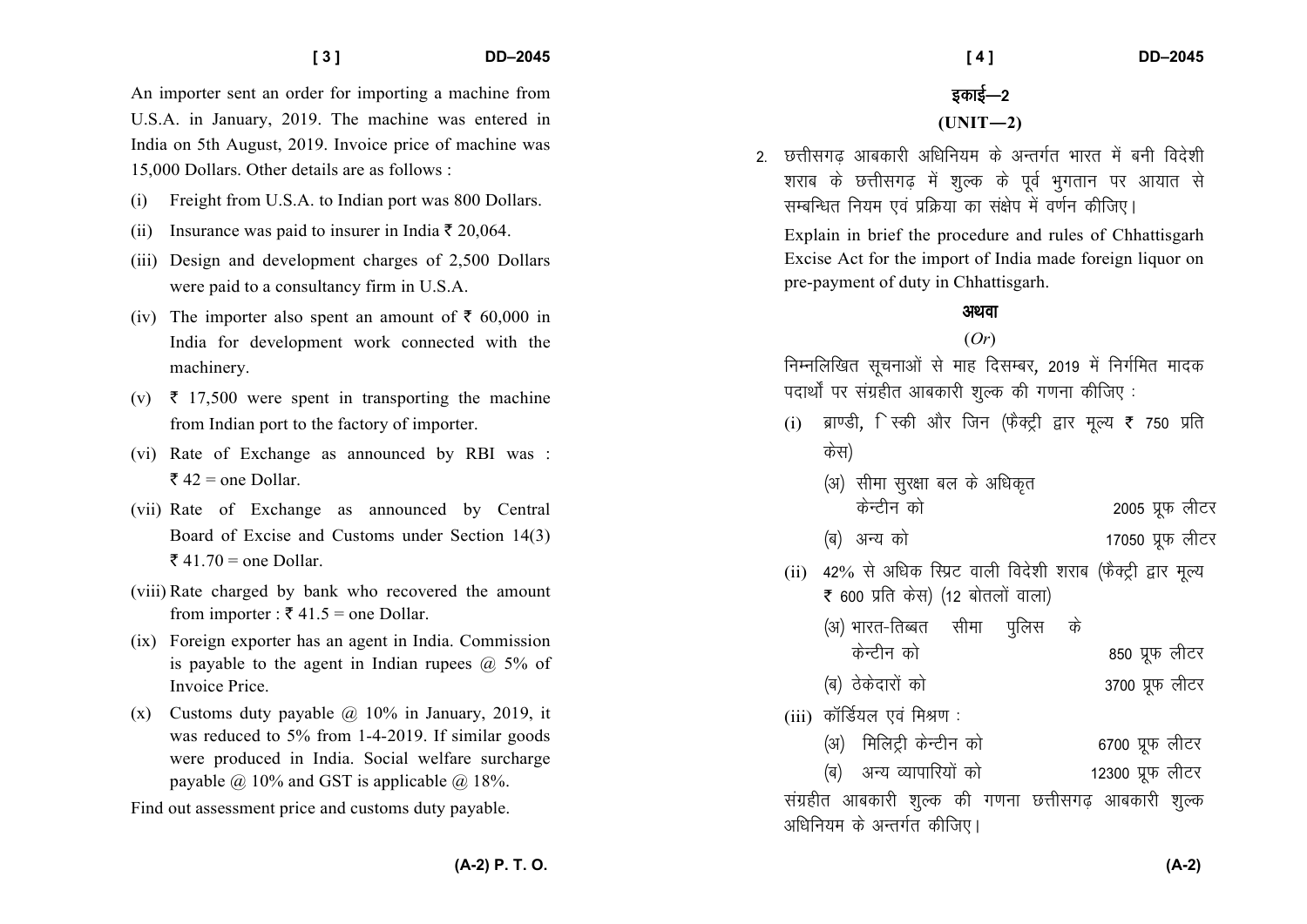Calculate Excise Duty collected during the month December, 2019 on the following information :

- (i) Brandi, Whisky and Gin (Ex-factory rate  $\bar{\tau}$  750 per case)
	- (a) To Authorised canteen of B. S. F. 2005 proof litre
	- (b) To others 17050 proof litre
- (ii) Foreign liquor containing more than 42% of proof spirit (Ex-factory rate  $\bar{\tau}$  600 per case contains 12 bottles)
	- (a) To Indo-Tibetan Border Police canteen 850 proof litre
	- (b) To contractors 3700 proof litre
- (iii) Cordials and Mixtures :
	- (a) To Military canteen 6700 proof litre (b) To other dealers 12300 proof litre

Compute Excise Duty collected under Chhattisgarh Excise Act.

# इकाई—3 **(UNIT—3)**

3. जी. एस. टी. लागू किये जाने के बाद की स्थिति की समीक्षा कीजिए एवं सुधार हेतु सुझाव दीजिए।

Evaluate the position after implementation of GST and make suggestions for improvement in this regard.

## अथवा

## (*Or*)

राष्ट्रीय जी. एस. टी. एवं दोहरा जी. एस. टी. में अन्तर बताइये। भारत में दोहरा जी. एस. टी. अपनाने के क्या कारण रहे ?

Distinguish between National GST and Dual GST. Whatare the reasons for adoption Dual GST in India ?

 **[ 6 ] DD–2045** 

इकाई—4 **(UNIT—4)** 

4. माल एवं सेवाकर अधिनियम के अन्तर्गत पंजीयन की विधि समझाइये तथा पंजीयन कराने और न कराने के प्रभाव बताइये।

Describe the procedure for Registration under GST Act. Point out impacts of to get registration or not.

#### अथवा

### (*Or*)

विद्यासागर इंस्टीटयूट जो कि विभिन्न शैक्षणिक संस्थानों को सेवाएँ प्रदान करता है, 31-3-2019 को समाप्त तिमाही के लिए निम्नलिखित जानकारी प्रस्तुत करता है:

|       |                                                                      | ₹         |
|-------|----------------------------------------------------------------------|-----------|
| (i)   | कॉन्वेन्ट स्कूल संचालित करने से प्राप्त शुल्क                        | 16,40,000 |
| (ii)  | एक हायर सेकेण्डरी स्कूल को भवन किराये पर<br>देने से आय               | 2,88,000  |
| (iii) | एक कोचिंग क्लास को हॉल किराये पर देने से                             |           |
|       | आय                                                                   | 1,20,000  |
| (iv)  | दोपहर भोजन (Midday meal) केटरिंग सेवा<br>उपलब्ध कराने से प्राप्तियाँ | 3,60,000  |
| (v)   | हायर सेकेण्डरी स्कूल के विद्यार्थियों को<br>परिवहन सुविधा            | 1,72,000  |
| (vi)  | प्री-नर्सरी के बच्चों को सुरक्षा एवं देखरेख सेवा                     | 1,25,000  |
| (vii) | सी. ए. परीक्षाएँ संचालित करने से आय                                  | 3,50,000  |

उपर्युक्त सेवाओं का मुल्य कर रहित है। सेवाओं का करयोग्य मुल्य

.एवं देय सेवाकर ज्ञात कीजिए।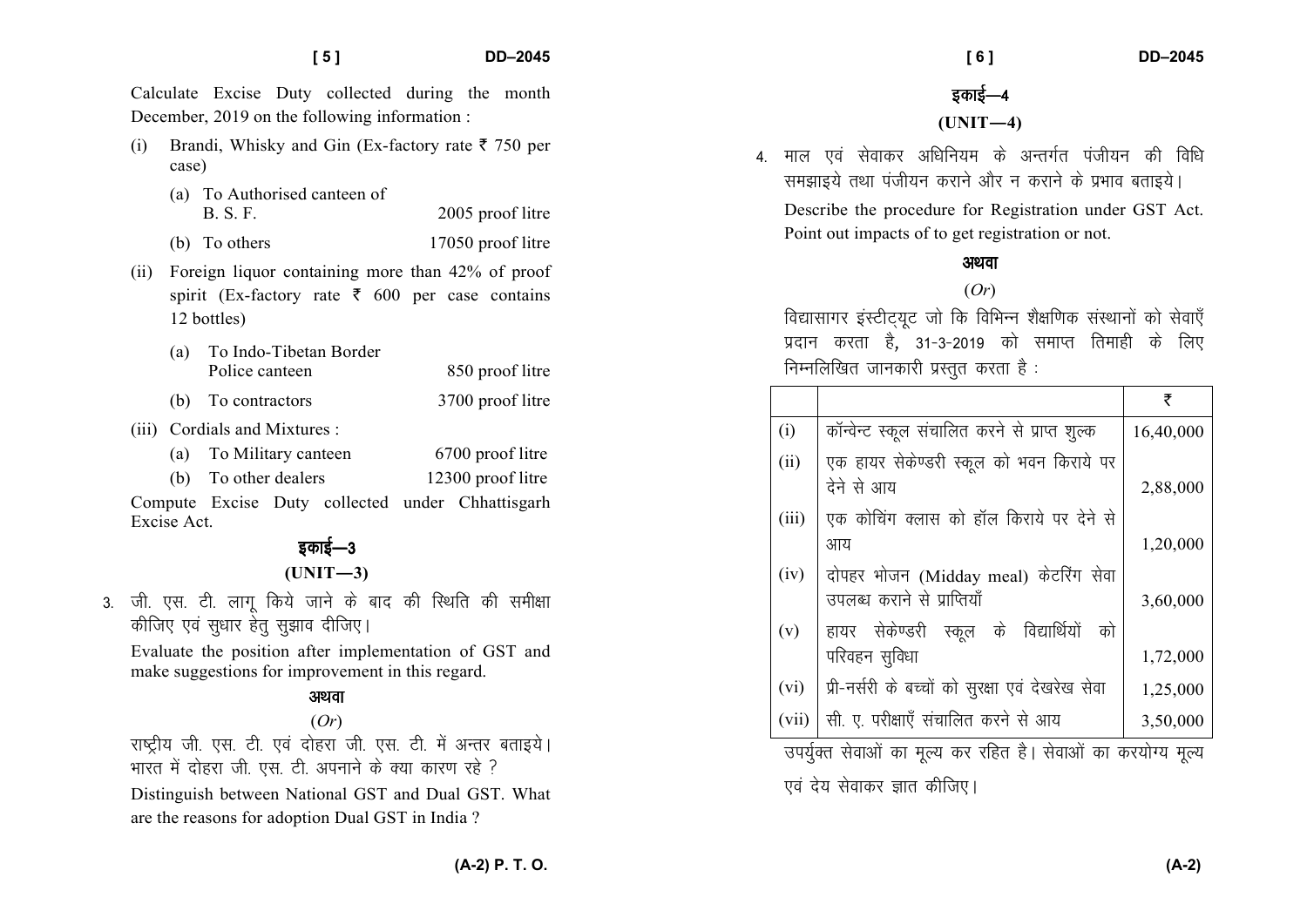Vidyasagar Institute engaged in providing various services to educational institution furnishes you with the following information for the first quarter ended  $31 - 3 - 2019$  :

|       |                                                                            | ₹         |
|-------|----------------------------------------------------------------------------|-----------|
| (i)   | Fees Received from running a convent                                       |           |
|       | school                                                                     | 16,40,000 |
| (ii)  | Renting of Building to<br>higher<br>secondary school                       | 2,88,000  |
| (iii) | Renting of a Hall to commercial                                            |           |
|       | coaching centre                                                            | 1,20,000  |
| (iv)  | Mid-day meal catering services                                             | 3,60,000  |
| (v)   | Transportation services provided to<br>students of higher secondary school | 1,72,000  |
| (vi)  | Security and caretaker<br>services                                         |           |
|       | provided to pre-nursery school                                             | 1,25,000  |
| (vii) | Conduct of examination of ICAI                                             | 3,50,000  |

You are required to determine the value of taxable service and service tax payable thereon if all charges are exclusive of service tax.

# डकाई—5

 $(UNIT-5)$ 

5. माल एवं सेवा कर अधिनियम के अन्तर्गत विवरणी (रिटर्न) प्रस्तुत करने सम्बन्धी प्रावधानों का उल्लेख कीजिए।

Discuss the provisions regarding furnishing of returns under the Goods and Services Act.

 **[ 8 ] DD–2045** 

#### अथवा

#### (*Or*)

एक निर्माता ने एक मशीन की पूर्ति के लिए निम्न शर्तों पर अनुबन्ध किया :

|       |                                                  | ₹        |
|-------|--------------------------------------------------|----------|
| (i)   | मशीन का मूल्य                                    | 3,30,000 |
| (ii)  | मशीन के परीक्षण के व्यय                          | 6,400    |
| (iii) | पैकिंग व्यय                                      | 16,500   |
| (iv)  | निर्मित मशीन को ट्रांसपोर्ट से भेजने के वास्तविक |          |
|       | व्यय                                             | 8,700    |
| (v)   | डिजाइन एवं ड्राइंग चार्जेस (मशीन के मूल्य में    |          |
|       | शामिल)                                           | 19,500   |
| (vi)  | जी. एस. टी. की दर                                | 12%      |

कर प्राप्त योग्य मूल्य एवं देय जी. एस. टी. ज्ञात कीजिए। निर्माता ने मशीन निर्माण के लिए जो पूँजीगत सामान प्राप्त किया, उसमें ₹ 10,000 जी. एस. टी. के शामिल हैं। इसके अलावा अन्य साधन सामग्री (Inputs) पर चुकाये गये जी. एस. टी. की राशि ₹ 7,900 भी शामिल है।

A manufacturer has entered into contract for supply of a machine. The terms of contract are as follows :

| (i)   | Price of Machine   | 3,30,000 |
|-------|--------------------|----------|
| (ii)  | Machine Inspection | 6,400    |
| (iii) | Packing Charges    | 16,500   |